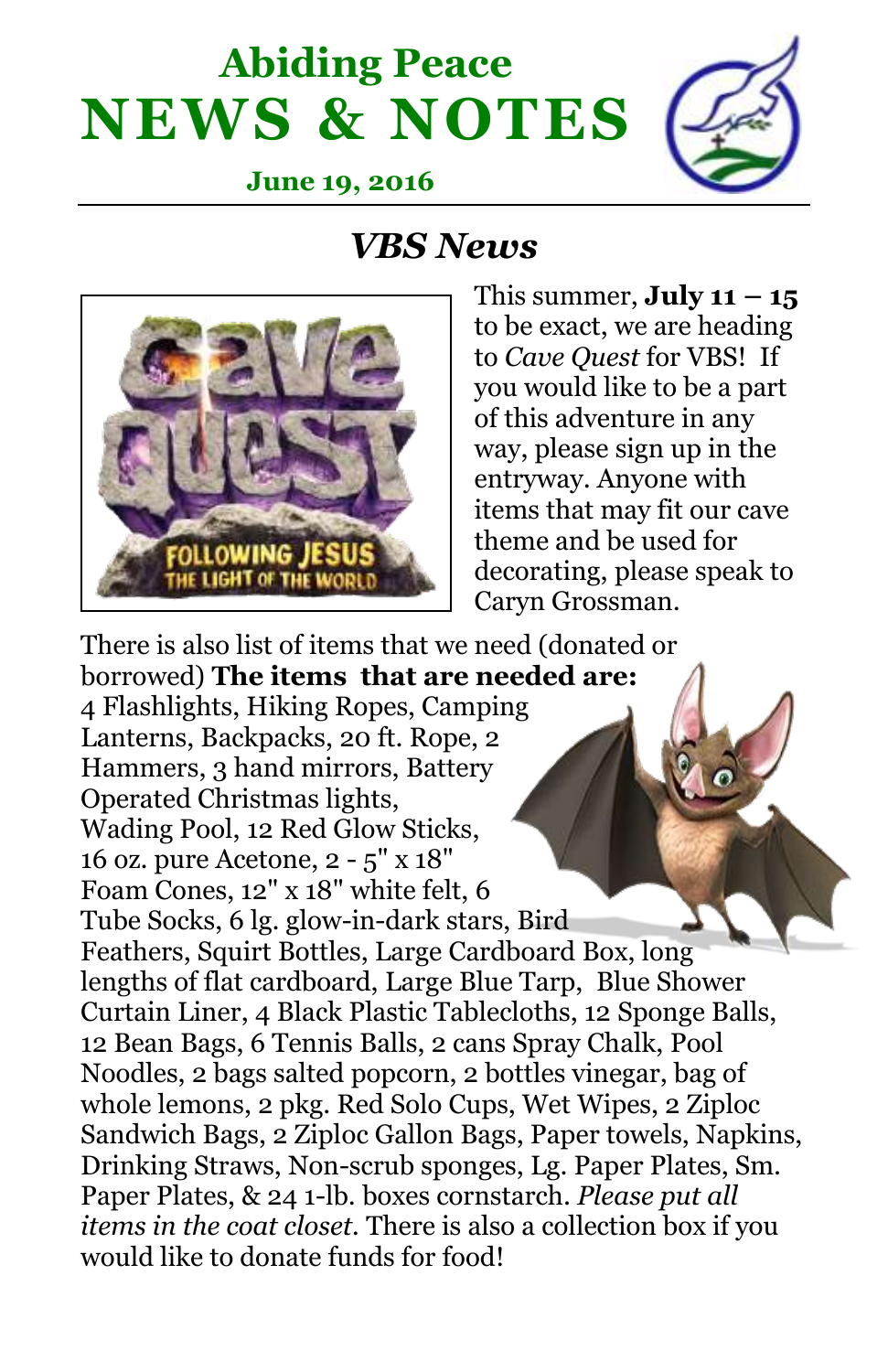## *Congregational Picnic*



Who doesn't like a picnic? Take some time to join in fellowship on **Sunday, July 17th**, @ 11:15 a.m. for our annual Congregational Picnic. There will be food, games, and fun for the whole family. Feel free to invite friends and neighbors!

#### *LWMS Convention*

The 53rd Annual Convention of the Lutheran Women's Missionary Society, **June 23 to 26**, is being held right here at Pheasant Run in St. Charles, IL! We have a unique opportunity to participate in this one where 1500+ fellow WELS members will gather to celebrate the World & Home mission work of our synod. Check the schedule of events in the entryway to see if you would like to participate.



#### *Birthday and Anniversary Greetings*



This week, birthday greetings go to Nancy Baird (June 22), Donna Miller (June 24), Hudson Diersen (June 25), Arek Engelke (June 26), and Faye Engelke (June 28).

We praise God and celebrate the

wedding anniversaries of Al & Margaret Schubring (June 19), and David & Min Henningsen (June 25). Enjoy your days!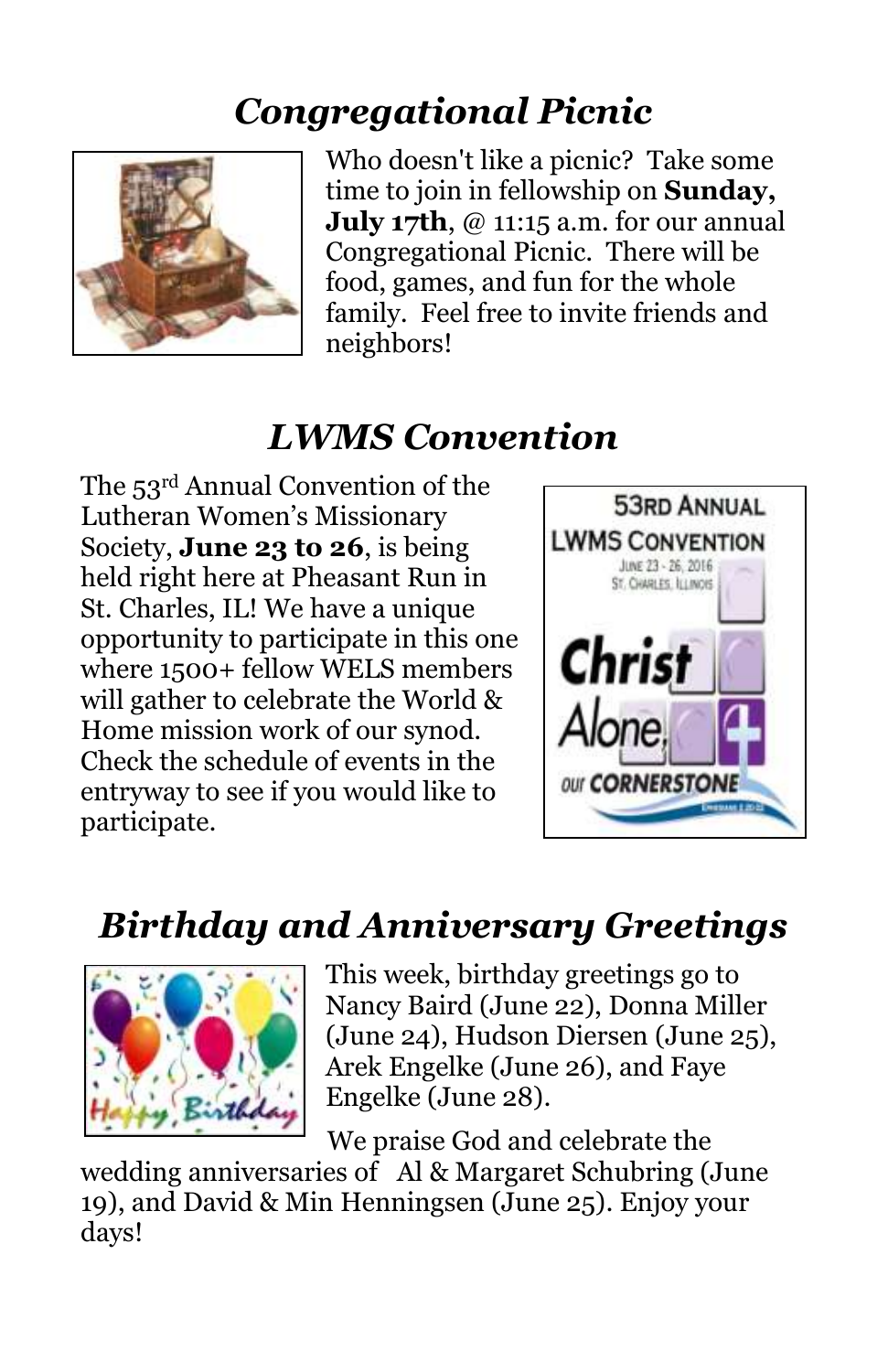## *WELS Night with the Brewers*

Miller Park in Milwaukee, WI, is offering a night for WELS churches and members to purchase discounted tickets for the **Friday, July 29th** Milwaukee Brewers' game against the Pirates.



*If anyone is interested in going to the game as a group, please let us know in the church office. Thanks!*

## *Free Events in Elgin*

**Harvest Market** - Thursdays all summer - *10:00 a.m. - 4:00 p.m.* in downtown Elgin **4th of July Parade** - Monday, July 4 - *9:00 a.m.* Douglas Avenue in downtown Elgin

## *Debt Reduction*

In your mailboxes last week, there was an offering envelope for the WELS Synod Debt reduction for you to consider: